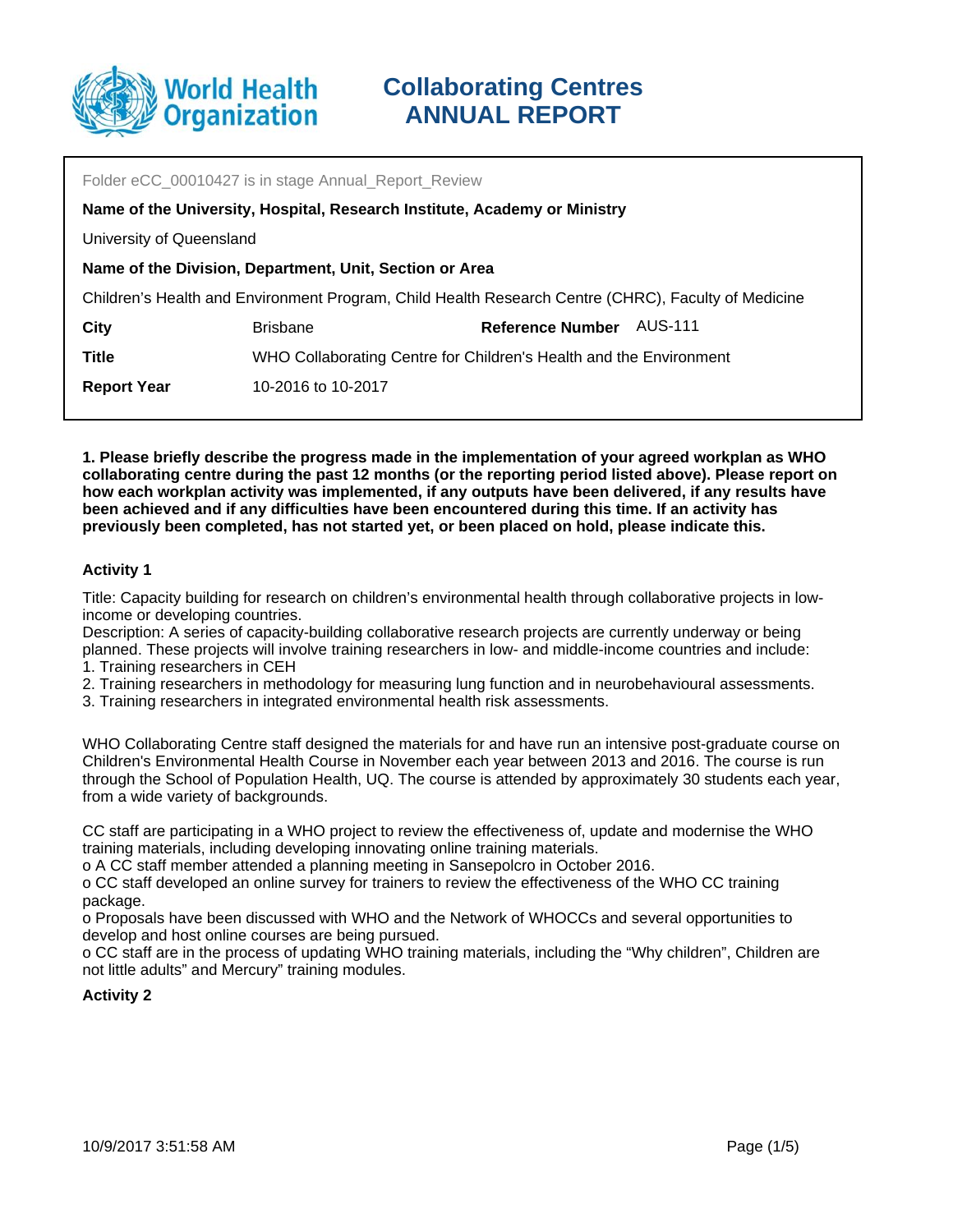

Title: Develop and co-ordinate the Network of Collaborating Centres for Children's Environmental Health. Description: Peter and Leith Sly are involved in advising WHO on developing a network of Collaborating Centres in CEH and on how to get the most from this network, as was discussed in the working meeting held at WHO HQ in Geneva on 20/06/2012. Peter Sly organised and Co-chaired (with Dr Maria Neira, WHO) a steering committee meeting to be held in Geneva on 29/10/2012 to further this process. Leith Sly will investigate methods for increasing communication using modern electronic communications and face to face meetings.

The Network of WHO Collaborating Centres for Children's Environmental Health has been established and is currently co-chaired by Peter Sly and Bill Suk (NIEHS WHO CC for Environmental Health Sciences). • A website of the Network of WHO Collaborating Centres for Children's Environmental Health has been established

• The network includes WHO CCs in the Western Pacific Region (Hokkaido University, Sapporo, Japan; National Institute of Environmental Research, Incheon, Republic of Korea; The University if Queensland, Brisbane, Australia); South East Asian Region (Chulabhorn Research Institute, Bangkok, Thailand); Europe (Utrecht University, Utrecht, Netherlands); and the Americas (National Institute of Environmental Health Sciences, North Carolina, U.S.A.; Icahn School of Medicine at Mt Sinai, New York, U.S.A.; University at Albany, Albany, U.S.A.; Autonomous University of San Luis Potosi, Mexico; Pontifical Universidad Catolica Rio Grande do Sul, Porto Alerge, Brazil; University of the Oriental Republic, Montevideo, Uruagy); and two NGOs in official relationships with WHO (International Network on Children's Health, Environment and Safety (INCHES); International Society of Doctors for the Environment (ISDE)).

• Bi-monthly teleconferences are held between the CCs.

• The CC has participated in meetings of the Network of Collaborating Centres for Children's Environmental Health, including in Bangkok, November 2016.

• The CC participated in the first meeting of Australian WHOCCs held in Melbourne, April 2017. Discussion included linking relevant CCs in Child Health to the Network of CCs in CEH.

• The CC contributed content to The Second Regional Forum of WHO Collaborating Centres in the Western Pacific, 28-29 November 2017, Manilla, Philippines.

### **Activity 3**

Title: Capacity building and setting a research agenda in the impacts of eWaste on Children's Environmental Health.

Description: This activity will be conducted as part of the priority activities of the Network of Collaborating Centres in Children's Environmental Health. Specific activities planned as part of this activity include describing the health impacts of children's exposure to eWaste, including in both informal and formal recycling setting, including:

o Systematic review of the current evidence

o Working meeting with experts and representatives of WHO, UNEP, ILO and other International agencies o State of the Art publication following the working meeting.

o Developing a WHO Training module on the impacts of eWaste on CEH, including integrated environmental health risk assessment.

o A session on eWaste at the Pacific Basin Consortium for Environment and Health conference to be held in September 2013

o The 4th International Conference in CEH, with a focus on eWaste, to be held in Bangkok in 2014.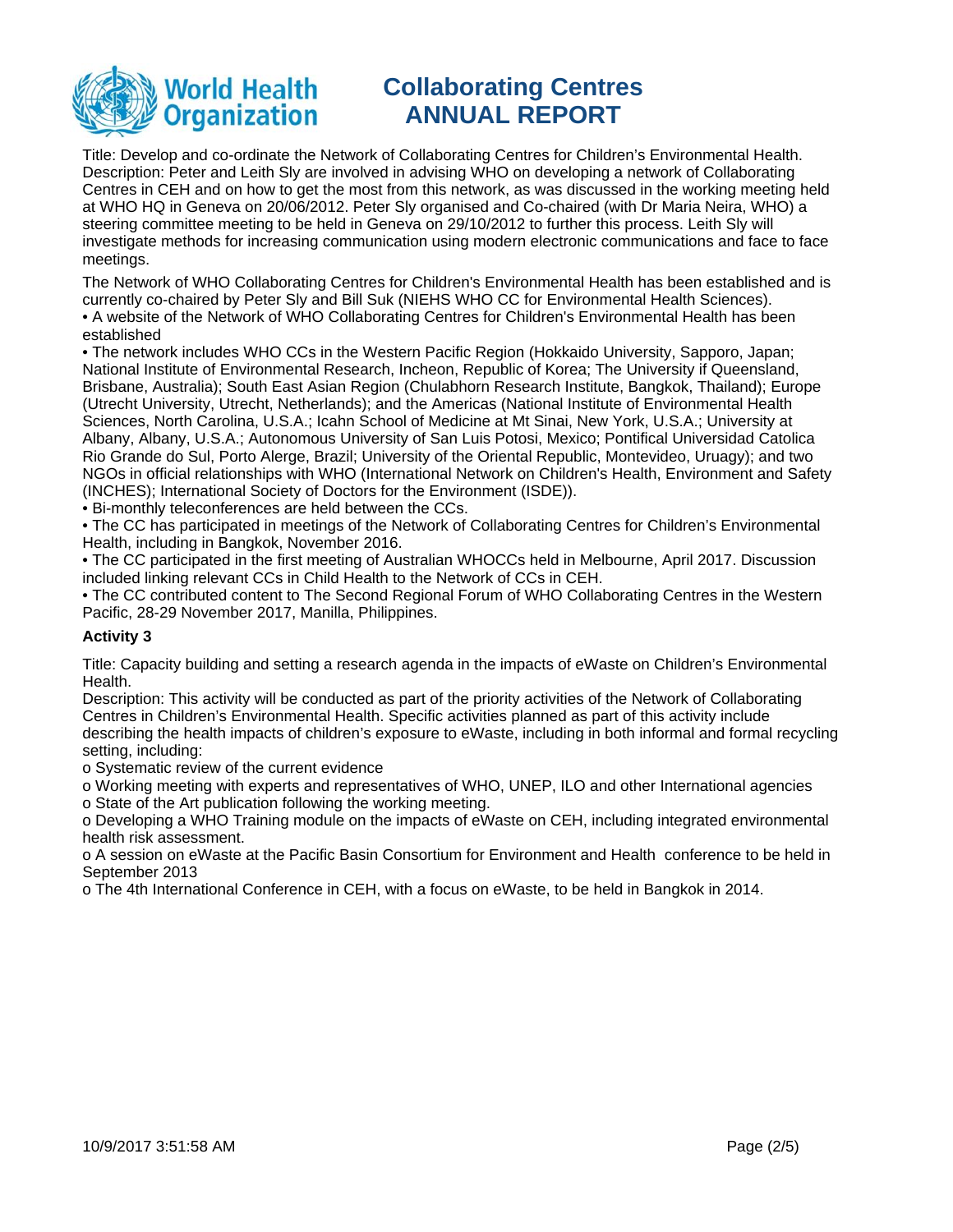

The WHO e-waste program was officially launched in a session at the International Conference of the Pacific Basin Consortium for Environment and Health in September 2013.

• A web page of the network is hosted on the CC website and regularly updated.

• Additional publications on e-waste and child health have been published with the WHO CEH CC Network, including: Heacock M, Bain Kelly C, Asante KA, Birnbaum LS, Lennart Bergman A, Bruné M, Buka I, et al. E-Waste and Harms to Vunerable Populations: A Growing Global Problem. Environmental Health Perspectives 2016;124(5).

• A chapter on e-waste exposure was written by CC staff for inclusion in the WHO publication "Inheriting a sustainable world: Atlas on children's health and the environment", published in March 2017.

• A section on e-waste has been included in the WHO/UNEP Healthy Environments for Children Alliance (HECANET) newsletter. WHO CC staff drafted this newsletter monthly.

• A workshop on e-waste is being organised by CC staff to be held at the 2017 Pacific Basin Consortium for Environment and Health Conference in Delhi, India.

### **Activity 4**

Title: Develop communication strategies to increase awareness about prevention of environmental exposures and environmentally-related diseases in children

Description: A number of communication strategies, involving use of websites, list servs, email alerts and other mechanisms will be investigated as effective methods for communicating with a wide group of recipient's from the general public, environmental health and science professionals, health professionals and other interested parties. Examples of work currently being undertaken or planned under this activity include:

- Healthy Environments for Children Alliance (HECA) newsletter;
- WHO leaflets written in plain language and aimed at parents on CEH issues;
- a newsletter specifically addressing eWaste.

We plan to expand these activities to include a regional focus in the Western Pacific and Asian regions, including specifically targeting issues of regional interest, eg the health effect of e-Waste, and highlight regional activities and achievements.

The Healthy Environments for Children Alliance (HECA) monthly newsletter was drafted by CC staff in 2016- 2017. 12 newsletters were released during the period.

The development of a WHO Package of CEH materials was co-lead by CC staff between January 2015 and March 2017. The package includes "Inheriting a sustainable world: Atlas on children's health and the environment", which is written in language suitable for the public and policy makers; a summary of WHO calculations of the environmental contribution to global burden of disease, "Don't pollute my future! The impact of the environment on children's health"; and infographics in the six UN languages.

### **Activity 5**

Title: Develop and deliver high quality education on Children's Environmental Health Description: The initial WHO training modules of CEH are outdated and need to be updated. We will systematically review and update these modules where required. In addition, we will produce educational materials aimed directly at children and collate teaching materials for use in elementary and high schools.

The training modules "Children are not little adults", "Why Children" and "Mercury exposure" are being updated by CC staff. The "Mercury exposure" module is being reviewed by WHO experts.

As described in the response to Activity 1, CC staff are participating in the WHO project to review the effectiveness of, update and modernise the WHO training materials. CC staff participated in a project planning meeting in October 2016, developed an online survey to review the effectiveness of existing training materials, conducted an investigation of delivering educational materials online via MOOCs, and are working with WHO and the network of CCs and partners to develop online training projects.

### **Activity 6**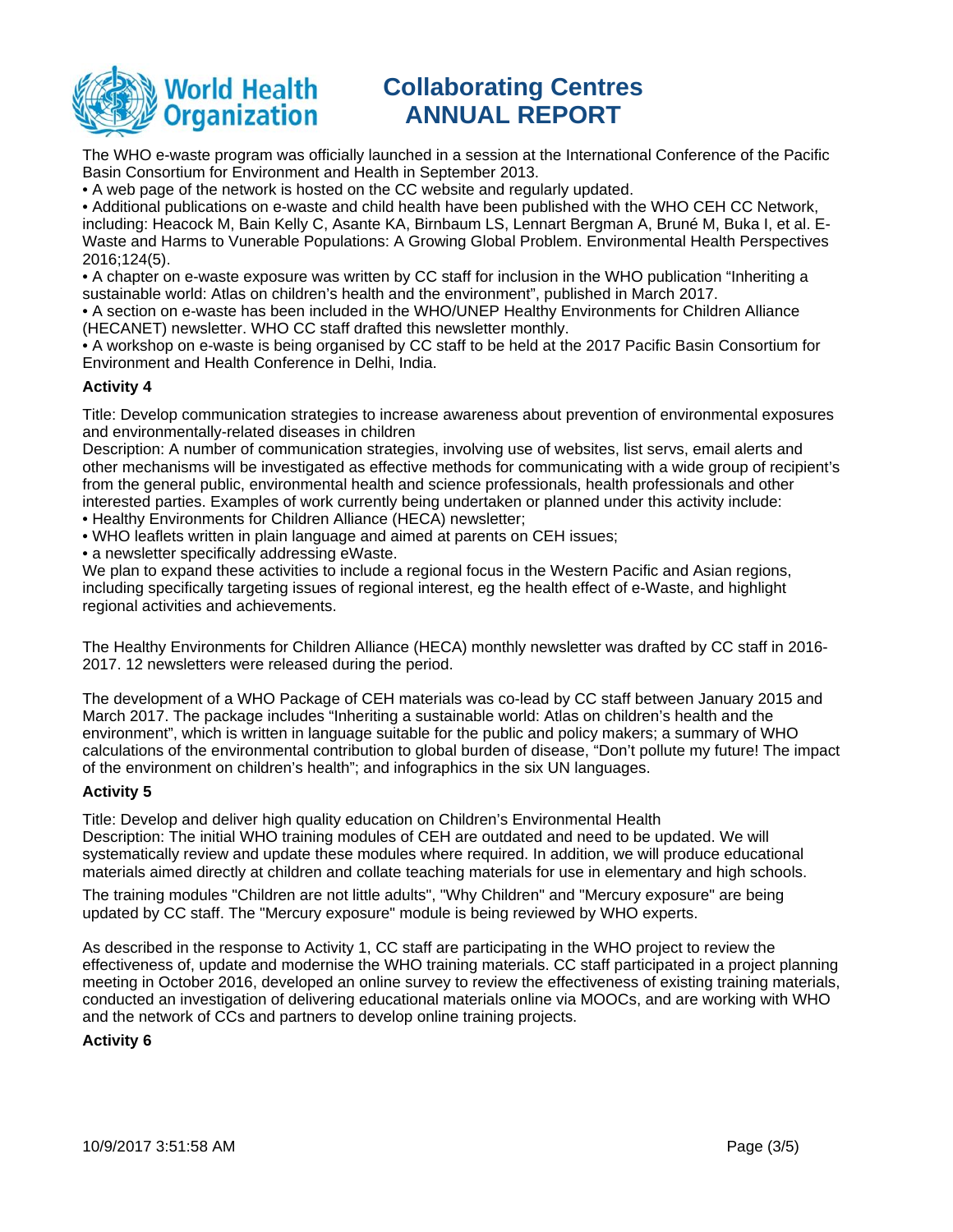

Title: Organize and participate in WHO training workshops in CEH

Description: Training workshops will be conducted in conjunction with WHO for health care professionals, environmental health officers and other relevant parties. These will be held in conjunction with appropriate national and international conferences in Australia, within the Western Pacific and Asian region and in developing countries elsewhere.

The output from this activity is described under Activity 1.

#### **2. Please briefly describe your collaboration with WHO in regards to the activities of the WHO collaborating centre during the past 12 months (e.g. means of communication, frequency of contact, visits to or from WHO). Please feel free to mention any difficulties encountered (if any) and to provide suggestions for increased or improved communication (if applicable).**

• Peter Sly provides regular technical and strategic advice to Marie Noel Brune Drisse via teleconferences held approximately once a month. Fiona Goldizen holds teleconferences with Marie Noel Brune Drisse approximately every 2-4 weeks.

• Fiona Goldizen attended a planning meeting for the WHO CEH training project in Sansepolcro in October 2016.

• Peter Sly participated in a meeting of Australia-based WHO Collaborating Centres, at the World Congress on Public Health in April 2017. A report of the meeting summarising key achievements of Australian WHO Collaborating Centres, particularly against SDG 3, will be presented to the Australian Government Minister for Health.

• CHEP developed an internship program in CEH in Brisbane in 2016. Three interns have assisted with WHO CC projects in 2016 and 2017. An intern from the CC spent three months working with Marie Noel Brune Drisse in the WHO Department of Public Health, Environmental and Social Determinants of Health in Geneva from January to April 2017.

#### **3. Please briefly describe any interactions or collaborations with other WHO collaborating centres in the context of the implementation of the above activities (if any). If you are part of a network of WHO collaborating centres, please also mention the name of the network, and describe any involvement in the network during the last 12 months.**

The main collaborations with other WHO CCs have been via the Network of WHO Collaborating Centres for Children's Environmental Health. This network is jointly led by Peter Sly and Bill Suk.

In addition to Network activities described above publications involving WHO CC collaborations in 2016-2017 include:

• Heacock M, Bain Kelly C, Asante KA, Birnbaum LS, Lennart Bergman A, Bruné M, Buka I, et al. E-Waste and Harms to Vunerable Populations: A Growing Global Problem. Environmental Health Perspectives 2016;124(5).

• William A Suk, Peter D Sly. Ensuring a Bright Future for Children's Environmental Health. Annals of Global Health 2016;82(1):1-2.

• Sly PD, Carpenter DO, van den Berg M, Stein RT, Landrigan PJ, Brune-Drisse M-N, Suk WA. Health consequences of environmental exposures: Causal thinking in global epidemiology. Annals of Global Health 2016;82(1):3-9.

• Landrigan PJ, Sly JL, Ruchirawat M, Silva ER, Huo X, Diaz-Barriga F, Zar HJ, King M, Ha E-H, Asante KA, Ahanchian H, Sly PD. Health Consequences of Environmental Exposures: Changing global patterns of exposure and disease. Annals of Global Health 2016;82(1):10-19.

• Suk WA, Ruchirawat M, Stein RT, Diaz-Barriga F, Carpenter DO, Neira M, Sly PD. Health Consequences of Environmental Exposures in Early Life: Coping with a Changing World in the Post-MDG Era. Annals of Global Health 2016;82(1):20-27.

• Cao J, Xu X, Hylkema MN, Zeng EY, Sly PD, Suk WA, Bergman A, Huo X. Early-life exposure to widespread environmental toxicants and health risk: a focus on the immune and respiratory systems. Annals of Global Health 2016;82(1):119-131.

• Sly JL, Moore SE, Gore F, Brune-Drisse M-N, Neira M, Jagals P, Sly PD. Children's Environmental Health Indicators in Australia. Annals of Global Health 2016;82(1):156-168.